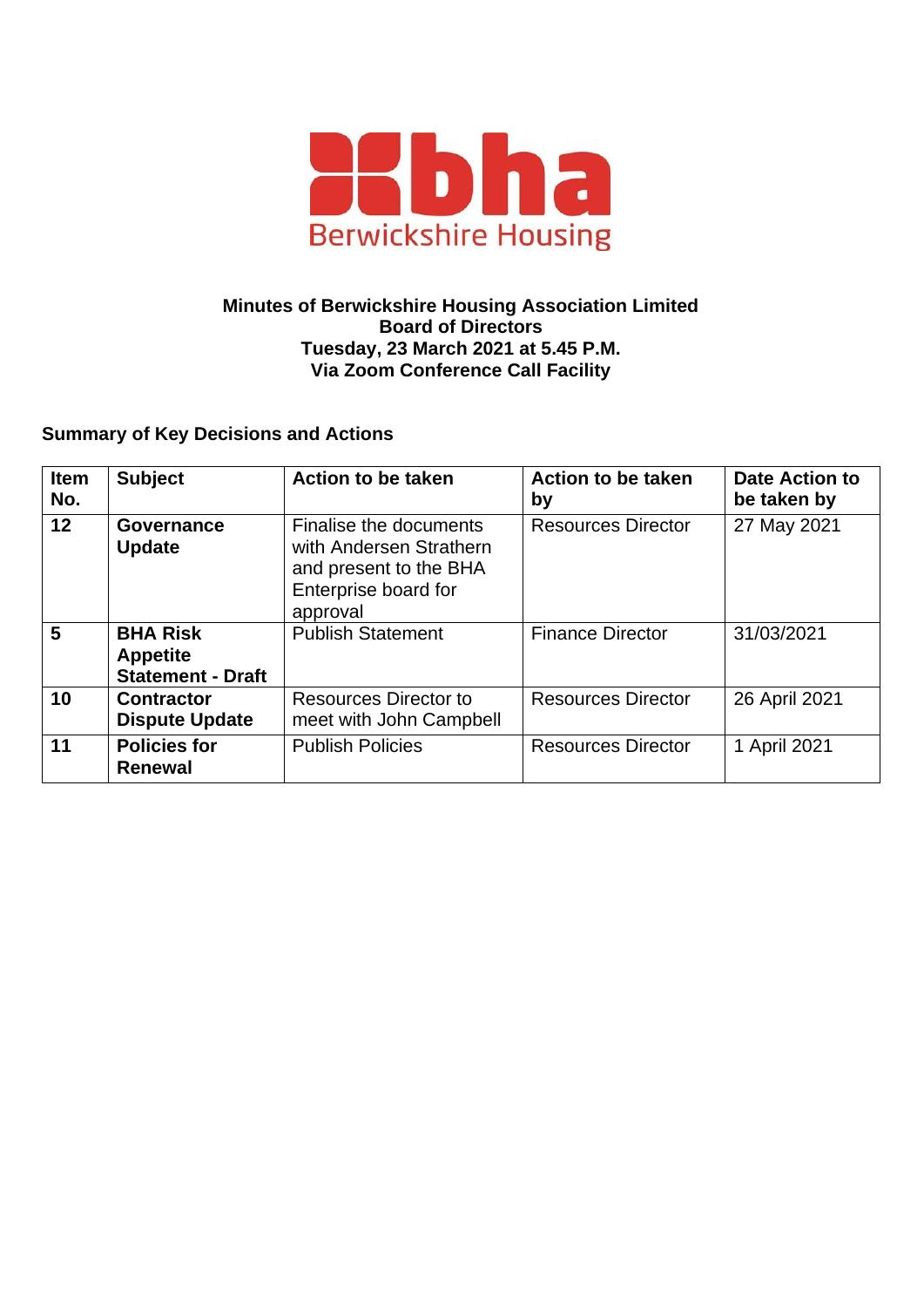| <b>Berwickshire Housing</b><br><b>Present:</b><br>Jim McDevitt - Chair<br>Viv Cockburn - Vice Chair<br>Graeme MacLeod - Vice Chair<br>Norrie MacPhail<br>Anne Rutherford<br><b>Stephen Scott</b><br>Hugh Carr<br>John Campbell<br><b>Scott Holmes</b> |                                                | <b>Minutes of Berwickshire Housing Association Limited</b><br><b>Board of Directors</b><br>Tuesday, 23 March 2021, at 5.45 P.M.<br><b>Via Zoom Conference Call Facility</b><br>In Attendance:<br>Michelle Meldrum, Chief Executive<br>John Bain, Resources Director<br>Dan Blake, Operations Director<br>Angela Taylor, Property Director<br>Eleanor Rooke, Finance Director<br>Scott Fyfe, (Anderson Strathern)<br>Colin Turner, Minute Taker |                                                                                                                                                                                                                                                                                                                                                     |                                            |                                     |                                  |
|-------------------------------------------------------------------------------------------------------------------------------------------------------------------------------------------------------------------------------------------------------|------------------------------------------------|------------------------------------------------------------------------------------------------------------------------------------------------------------------------------------------------------------------------------------------------------------------------------------------------------------------------------------------------------------------------------------------------------------------------------------------------|-----------------------------------------------------------------------------------------------------------------------------------------------------------------------------------------------------------------------------------------------------------------------------------------------------------------------------------------------------|--------------------------------------------|-------------------------------------|----------------------------------|
| <b>Item</b><br>No.                                                                                                                                                                                                                                    | <b>Agenda Item</b>                             | <b>Minute</b>                                                                                                                                                                                                                                                                                                                                                                                                                                  |                                                                                                                                                                                                                                                                                                                                                     | <b>Action</b>                              | <b>Action By</b>                    | <b>Action to be</b><br>completed |
| $\mathbf 1$                                                                                                                                                                                                                                           | <b>Apologies</b>                               | and Paul Matthews.                                                                                                                                                                                                                                                                                                                                                                                                                             | Apologies were received from Lynn Gray, Sam Hart                                                                                                                                                                                                                                                                                                    |                                            |                                     | by                               |
| $\overline{2}$                                                                                                                                                                                                                                        | <b>Declarations of</b><br><b>Interest</b>      | interest in BHA Enterprise.                                                                                                                                                                                                                                                                                                                                                                                                                    | Norrie MacPhail and John Campbell declared their                                                                                                                                                                                                                                                                                                    |                                            |                                     |                                  |
| $\mathbf{3}$                                                                                                                                                                                                                                          | <b>Minutes from</b><br><b>Previous Meeting</b> | <b>Matters Arising:</b>                                                                                                                                                                                                                                                                                                                                                                                                                        | Stephen Scott proposed, and Norrie MacPhail seconded<br>that the minutes of the meeting of 16th February 2021<br>were approved as a true record of the meeting. The<br>Board unanimously approved the minutes of the meeting.<br>It was reported that all actions from the previous meeting<br>had either been completed, were on track or would be |                                            |                                     |                                  |
| 12                                                                                                                                                                                                                                                    | Governance<br><b>Update</b>                    | dealt with at this meeting.<br>Scott Fyfe of Anderson Strathern introduced the<br>Governance review report.                                                                                                                                                                                                                                                                                                                                    |                                                                                                                                                                                                                                                                                                                                                     | Finalise the<br>documents with<br>Anderson | <b>Resources</b><br><b>Director</b> | 27 May 2021                      |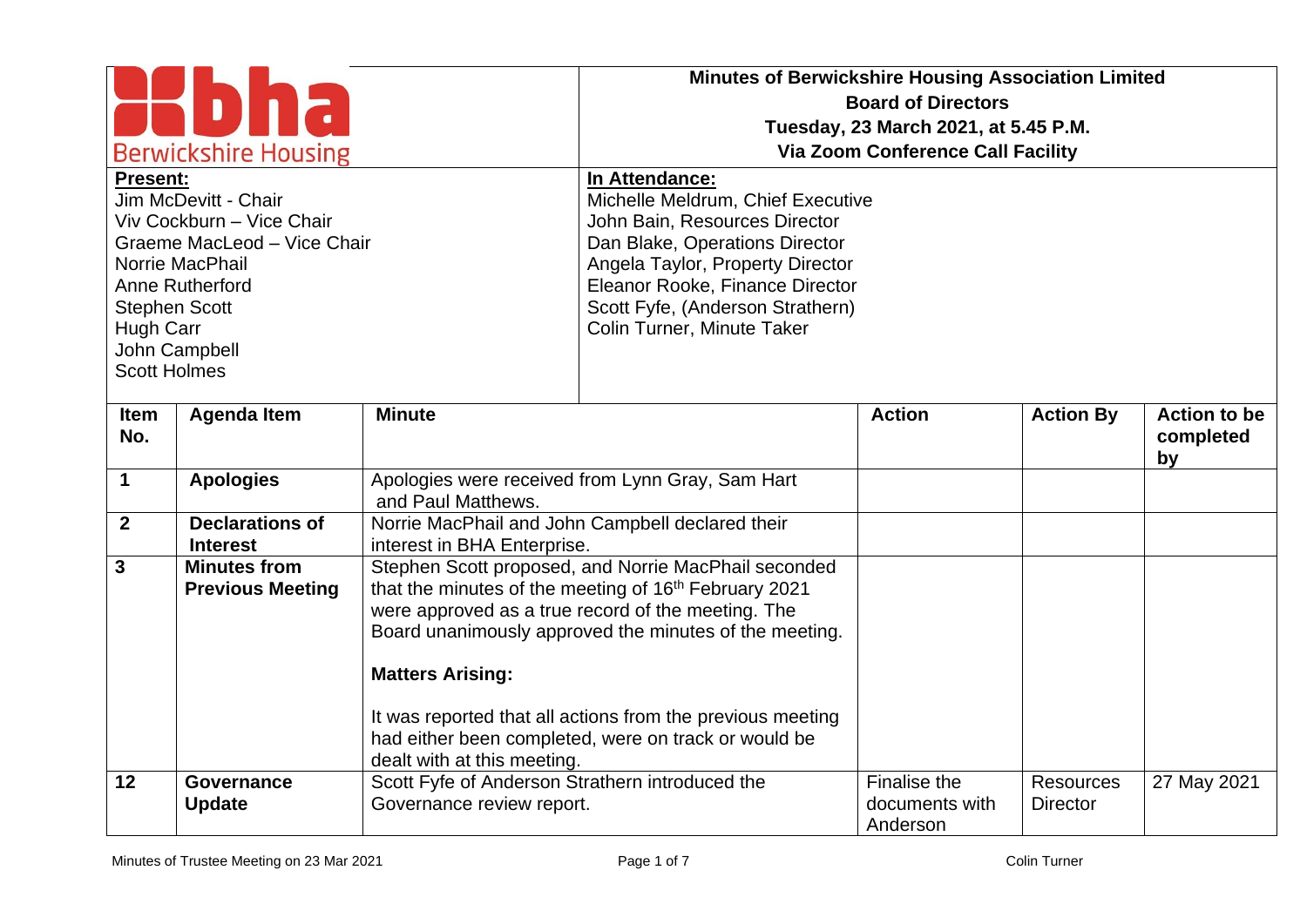|  | Scott Fyfe reported that the Articles of Association for<br>BHA Enterprise Ltd required significant review to bring it<br>in line with the Companies Act 2006.<br>The statutory guidance required Corporate Control<br>Documents and Intra-Group agreement. Whilst the                               | Strathern and<br>present to the<br><b>BHA Enterprise</b><br>board for<br>approval |  |
|--|------------------------------------------------------------------------------------------------------------------------------------------------------------------------------------------------------------------------------------------------------------------------------------------------------|-----------------------------------------------------------------------------------|--|
|  | Management Services Agreement was fit for purpose the<br>Corporate Control Document and the Intra-Group<br>agreement were requiring amendment.                                                                                                                                                       |                                                                                   |  |
|  | A number of points in the Intra-Group Agreement were<br>highlighted for consideration and Scott Fyfe highlighted<br>these to the Board.                                                                                                                                                              |                                                                                   |  |
|  | Moving on to the Articles of Association it was reported<br>that the model articles would be applied to BHA<br>Enterprise Ltd with exceptions being made as required to<br>add control measures to ensure they comply with<br>regulatory guidance.                                                   |                                                                                   |  |
|  | Viv Cockburn queried whether the definition of business<br>was still relevant and there was a general acceptance<br>that this required review and should not be too<br>constrictive as any business conducted outside this<br>definition would need prior approval, in writing, from BHA.            |                                                                                   |  |
|  | 18:00 - Graeme MacLeod joined the meeting                                                                                                                                                                                                                                                            |                                                                                   |  |
|  | Norrie MacPhail suggested that a change of name for<br>BHA Enterprise Ltd might be worth considering at this<br>stage. The Trustees agreed that this was not the<br>occasion to have this discussion, but it could be<br>considered by BHA Enterprise and if appropriate revised<br>at a later date. |                                                                                   |  |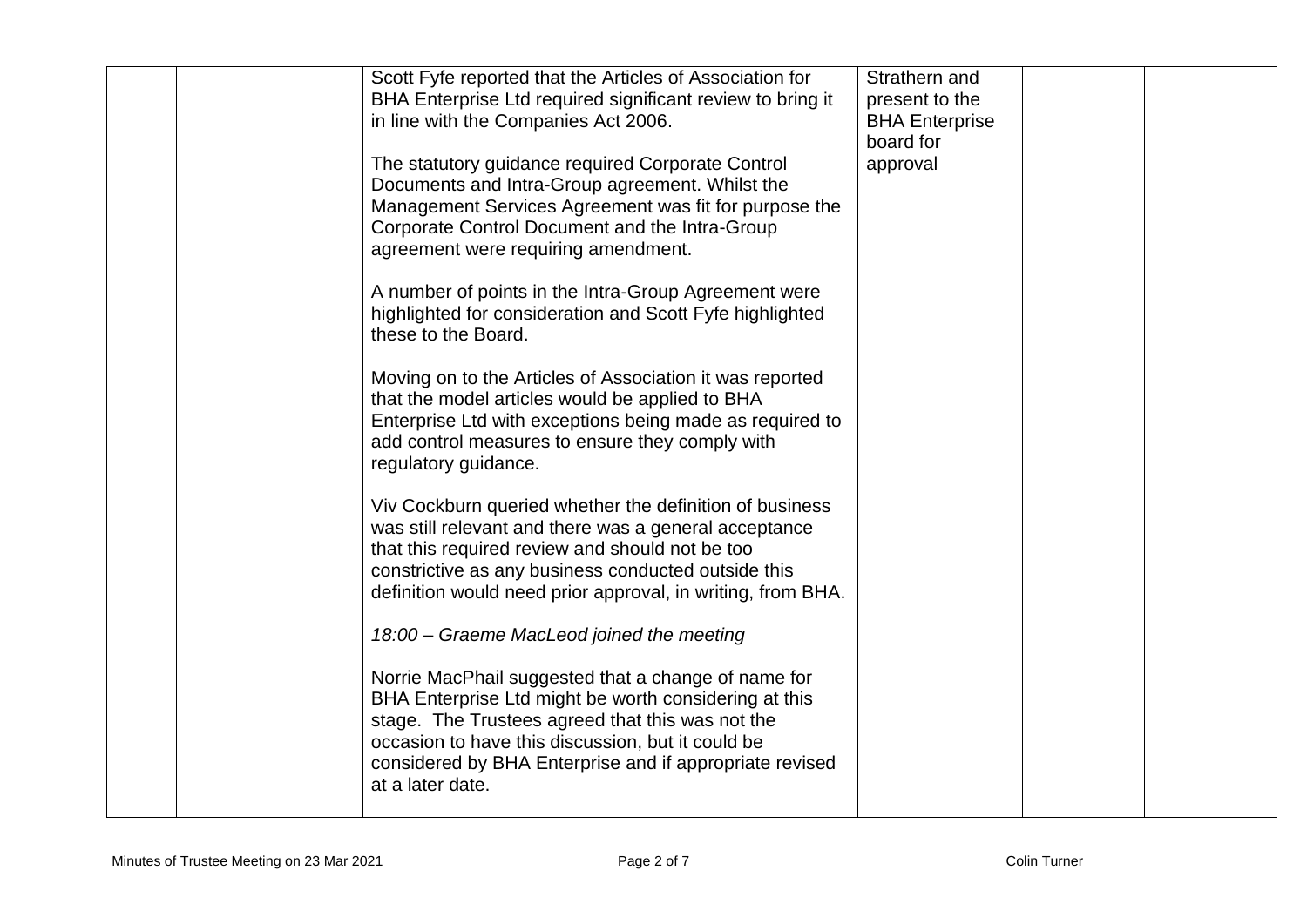|                         |                                     | The Resources Director confirmed that the Articles of<br>Association and Intra-Group Agreement will be presented<br>to BHA E board for approval.<br>The Board approved the documents as presented<br>subject the agreed changes discussed at the meeting<br>and the additions to the definition of 'business' in the<br>Intra Group Agreement. These documents to be<br>presented to BHA Enterprise for comment and<br>Approval.                                                                                                                                                                                                                                                                                                                                                                                                                                                          |                  |                 |            |
|-------------------------|-------------------------------------|-------------------------------------------------------------------------------------------------------------------------------------------------------------------------------------------------------------------------------------------------------------------------------------------------------------------------------------------------------------------------------------------------------------------------------------------------------------------------------------------------------------------------------------------------------------------------------------------------------------------------------------------------------------------------------------------------------------------------------------------------------------------------------------------------------------------------------------------------------------------------------------------|------------------|-----------------|------------|
|                         |                                     | 18:10 Scott Fyfe left the meeting                                                                                                                                                                                                                                                                                                                                                                                                                                                                                                                                                                                                                                                                                                                                                                                                                                                         |                  |                 |            |
| $\overline{\mathbf{4}}$ | <b>BHA 2021/22</b><br><b>Budget</b> | The Finance Director introduced the budget for 2021/22<br>reporting on the level of carried forward spend required<br>from the 2020/21 budget as a result of the delays in<br>planned maintenance due to COVID restrictions.<br>Hugh Carr queried whether BHA had the capacity to<br>deliver this additional work during the financial year. The<br>Property Director advised that the works involved were<br>regulatory or essential health & safety and that the risks<br>in delivering the programmes have been identified<br>including, procurement, supply chain and labour issues<br>and being mitigated as far as possible; and the plan was<br>to deliver as much as possible.<br>The Property Director confirmed that electrical testing was<br>not mandatory in residential properties but BHA was<br>intending introducing this.<br>The Board approved the Budget for 2021/22. |                  |                 |            |
| 5                       | <b>BHA Risk Appetite</b>            | The Finance Director highlighted that this would be a live                                                                                                                                                                                                                                                                                                                                                                                                                                                                                                                                                                                                                                                                                                                                                                                                                                | Publish          | Finance         | 31/03/2021 |
|                         | <b>Statement - Draft</b>            | document and the Board approved the BHA Risk Appetite<br>Statement.                                                                                                                                                                                                                                                                                                                                                                                                                                                                                                                                                                                                                                                                                                                                                                                                                       | <b>Statement</b> | <b>Director</b> |            |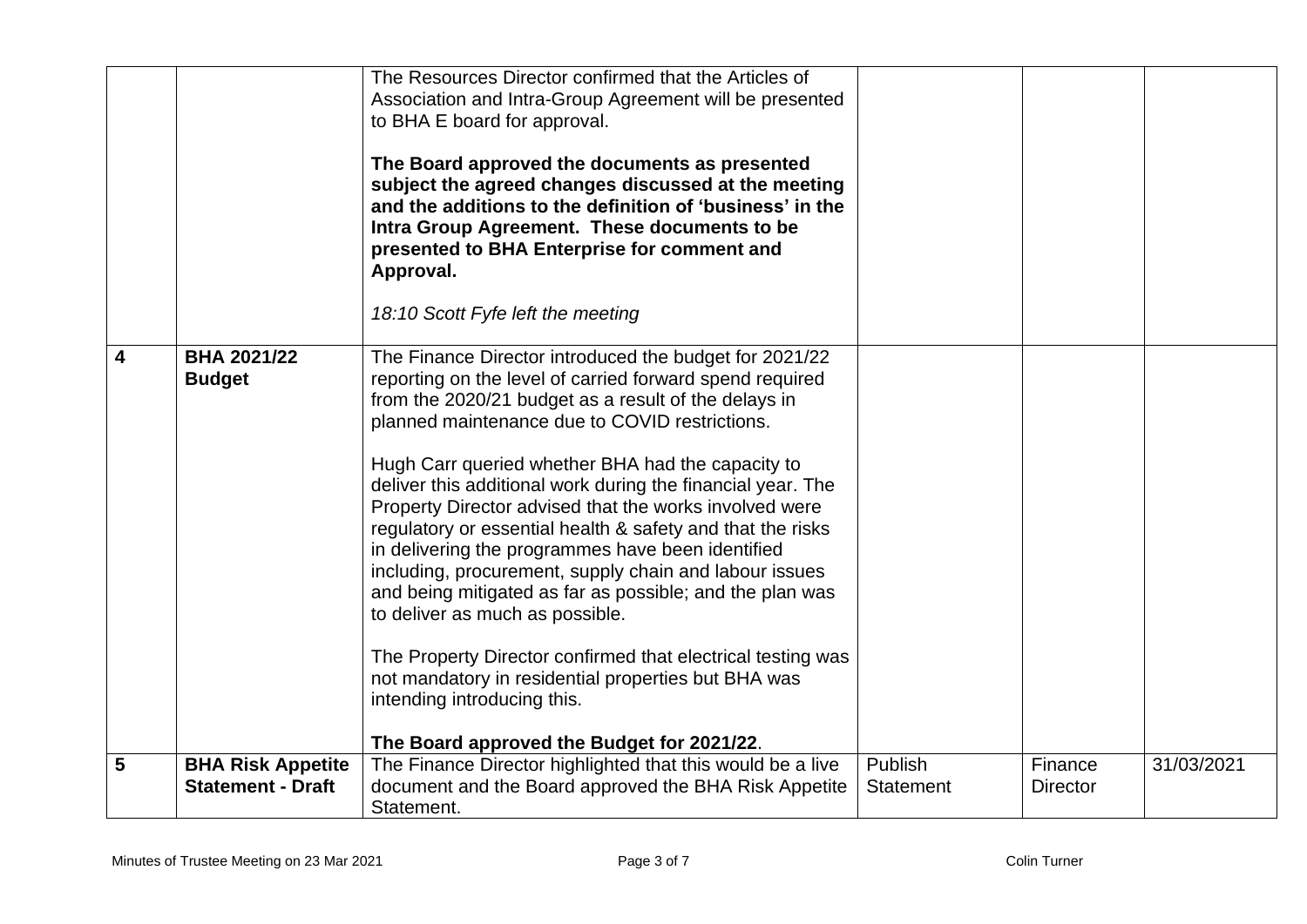| $6\phantom{1}6$ | <b>Chief Executive's</b>                   | The Chief Executive summarised the key points in their                                                                                                                                                                                                                                                          |  |  |
|-----------------|--------------------------------------------|-----------------------------------------------------------------------------------------------------------------------------------------------------------------------------------------------------------------------------------------------------------------------------------------------------------------|--|--|
|                 | <b>Report</b>                              | report highlighting:                                                                                                                                                                                                                                                                                            |  |  |
|                 |                                            | 1. Receipt of funds to assist customers with<br>excessive fuel debt.<br>2. Future ways of working<br>3. Potential further investment in Hoprigshiels wind<br>farm with details being presented to Audit and<br>Finance Committee in April for consideration<br>before coming back to Board in May for approval. |  |  |
|                 |                                            | The Board noted the report                                                                                                                                                                                                                                                                                      |  |  |
| $\overline{7}$  | <b>New Build Gold</b><br>and Silver Energy | Noting the report, the Board heard that whole life cycle<br>costs were used in new build developments.                                                                                                                                                                                                          |  |  |
|                 | <b>Standards</b>                           |                                                                                                                                                                                                                                                                                                                 |  |  |
| 8               | <b>Target Setting</b><br>$2021/22 - BHA$   | The Operations Director introduced their report and<br>reported that BHA would have the opportunity to re-                                                                                                                                                                                                      |  |  |
|                 | <b>BEST</b>                                | introduce benchmarking against similar sized Scottish                                                                                                                                                                                                                                                           |  |  |
|                 |                                            | RSLs through Housemark.                                                                                                                                                                                                                                                                                         |  |  |
|                 |                                            | It was also reported that the Scottish Housing Regulator<br>had agreed with the sector that all statutory return dates<br>for the coming year will be set as they have been<br>previously prior to the COVID concessions.                                                                                       |  |  |
|                 |                                            | Graeme MacLeod queried the description of 'sustain'                                                                                                                                                                                                                                                             |  |  |
|                 |                                            | when the targets seemed to be lowering the targets. The                                                                                                                                                                                                                                                         |  |  |
|                 |                                            | Operations Director explained the context behind this.                                                                                                                                                                                                                                                          |  |  |
|                 |                                            | The Property Director confirmed that the repairs                                                                                                                                                                                                                                                                |  |  |
|                 |                                            | performance targets are as the current contracts and for                                                                                                                                                                                                                                                        |  |  |
|                 |                                            | the first year of the new contracts. The targets will be                                                                                                                                                                                                                                                        |  |  |
|                 |                                            | reviewed during the second year of the contract. There is                                                                                                                                                                                                                                                       |  |  |
|                 |                                            | a potential risk of performance dropping as new                                                                                                                                                                                                                                                                 |  |  |
|                 |                                            | contractors settle into the contract. In addition, there is                                                                                                                                                                                                                                                     |  |  |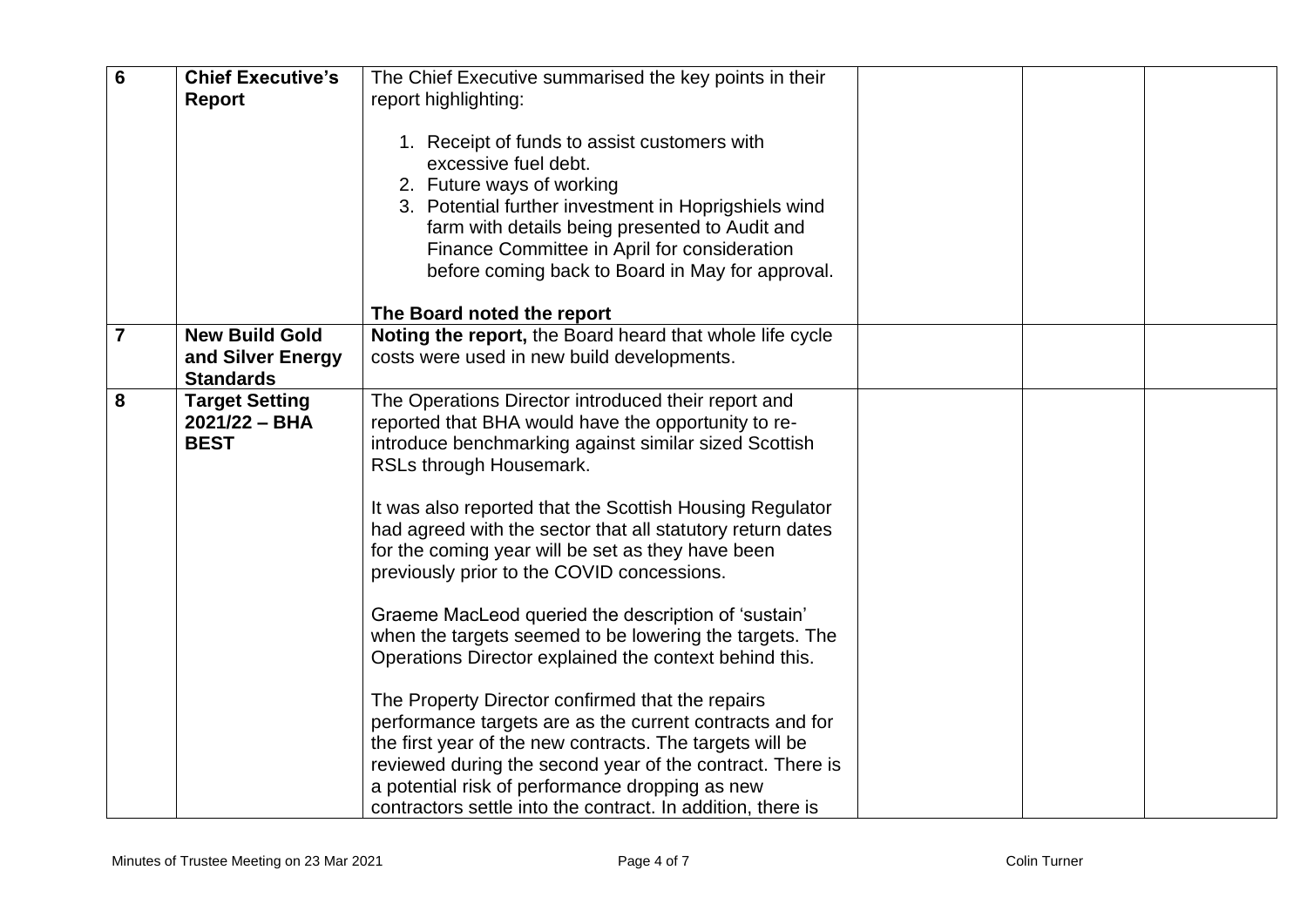|    |                                                            | the additional catch up repairs backlog to factor in once<br>the service can resume.<br>The targets on void times and loss took into consideration<br>the lower turnover that could be attributed to COVID with<br>a potential increase in people moving as restrictions are<br>lifted.<br>The Board approved the targets set for the 2021/22 |                                                               |                                     |               |
|----|------------------------------------------------------------|-----------------------------------------------------------------------------------------------------------------------------------------------------------------------------------------------------------------------------------------------------------------------------------------------------------------------------------------------|---------------------------------------------------------------|-------------------------------------|---------------|
| 9  | <b>Analysis of</b>                                         | performance year.<br>The Board noted the report and in particular the                                                                                                                                                                                                                                                                         |                                                               |                                     |               |
|    | <b>Housemark Sector</b><br><b>Scorecard for</b><br>2019/20 | analysis around operating costs and the fact this further<br>reinforced the need to find operating efficiencies.                                                                                                                                                                                                                              |                                                               |                                     |               |
| 10 | <b>Contractor Dispute</b><br><b>Update</b>                 | No progress had been made due to the contractors being<br>unable to progress the works due to current lockdown<br>restrictions.<br>John Campbell and the Resources Director are to review<br>the situation and see if there is a quicker way to resolve<br>the dispute.<br>The Board noted the report                                         | <b>Resources</b><br>Director to meet<br>with John<br>Campbell | <b>Resources</b><br><b>Director</b> | 26 April 2021 |
| 11 | <b>Policies for</b><br><b>Renewal</b>                      | The Board approved the Membership Policy and the<br>Privacy Policy delegating authority to staff to make the<br>necessary legal reference changes to the privacy policy<br>when required.                                                                                                                                                     | <b>Publish Policies</b>                                       | <b>Resources</b><br><b>Director</b> | 1 April 2021  |
| 12 | Governance<br><b>Report</b>                                | The Chair updated on arrangements for the Trustee<br>appraisals process and the Board noted the remainder<br>of the report.                                                                                                                                                                                                                   |                                                               |                                     |               |
| 13 | <b>BHA Committee</b><br><b>Minutes</b>                     | The Board homologated the decisions made by the<br>1. Operations Committee on 23rd February 2021.<br>2. Audit and Finance Committee on 2 <sup>nd</sup> March 2021.                                                                                                                                                                            |                                                               |                                     |               |